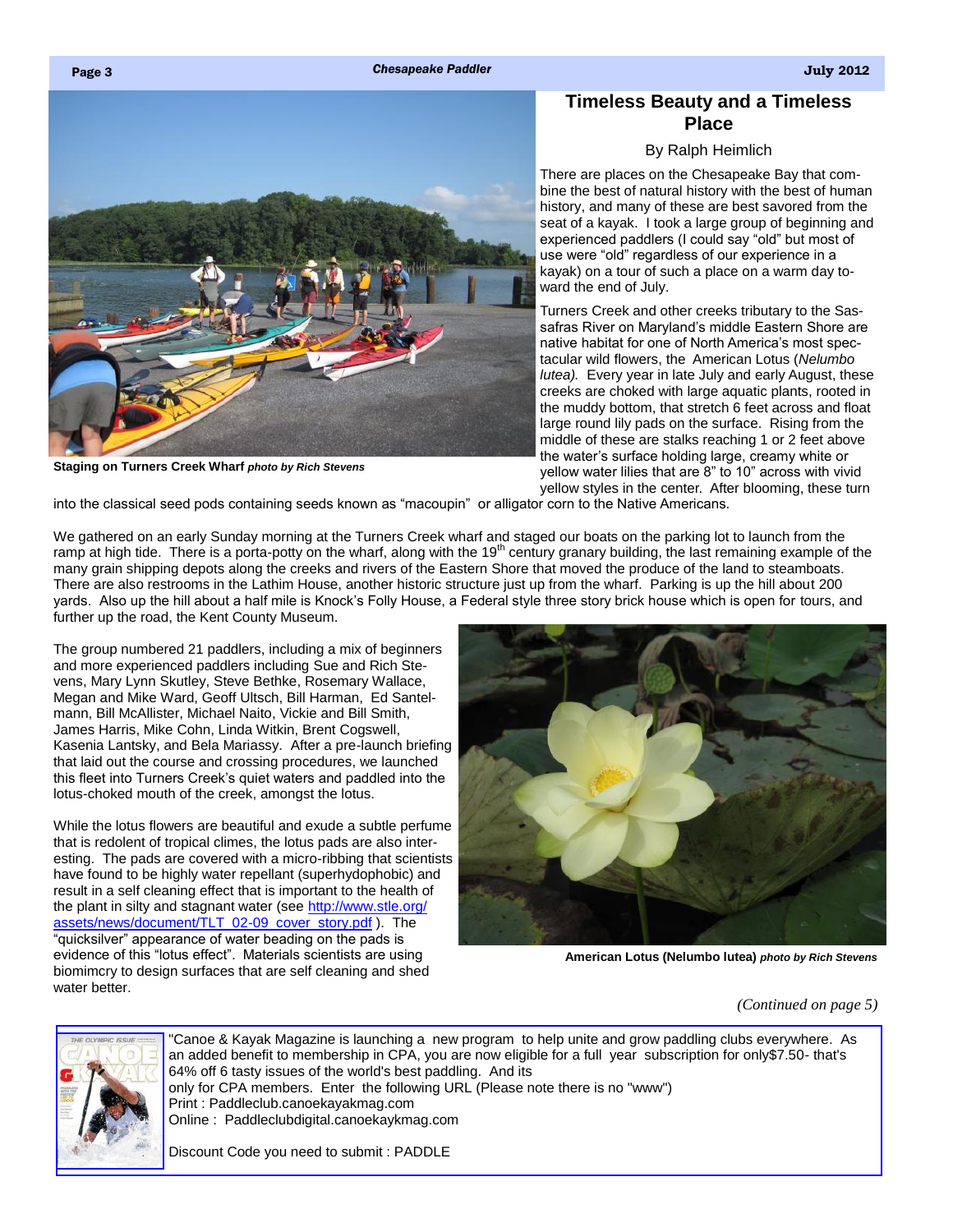### <span id="page-1-0"></span>*[Turners Creek \(Continued from page 3\)](#page-0-0)*

After a half hour of photography, admiration and clowning around, I marshaled the group to paddle out across the mouth of Turners Creek and upriver along the southern shore of the Sassafras River. With such a large group, we spread out a bit, so it was good that there was not much boat traffic this early in the morning. One of our participants on a SOT was having difficulty keeping a straight track, and one of our more experienced paddlers Bela Mariassy in sweep soon realized that this would slow the group down too much. He radioed ahead and hooked the SOT up to a tow to help the paddler maintain her heading. We paddled around Shrewsbury Neck, nearly to the mouth of Freeman Creek before attempting a channel crossing. The channel downstream from Georgetown's many marinas is one of the busiest on the Sassafras, so I wanted us to have a clear view up and down river. I split the group into two for the crossing, with experienced paddlers in both groups leading the maneuver. We carefully scanned for boat traffic, then lined up abreast and paddled deliberately across the channel. Bela passed the tow to Steve Bethke for the crossing, but that was a bit of a challenge keeping the second group together.



**The lotus fairy (Sue Stevens)** *photo by Ralph Heimlich*



**"Quicksilver" water beading on a lotus pad** *photo by Ralph Heimlich*

We paddled up the shore of Knight Island (which isn't actually an island), the site of the Firestone (tire) family estate and their Trumpy yacht "Tireless" (see [http://](http://www.eastcoastyachtcruises.com/yachts/tireless.php)

[www.eastcoastyachtcruises.com/yachts/tireless.php](http://www.eastcoastyachtcruises.com/yachts/tireless.php) ). Bald eagles and Great Blue Herons cruised over us as we paddled along. Crossing the mouth of Back Creek, we confronted the wooded north shore of the creek, found the "Prize" house (which was named for the tobacco press which "prized" the tobacco leaves into the huge hogsheads for shipping) and looked for Mount Harmon Landing at the beach to the right of a wooden footbridge over the mouth of a small pond. We landed in shallow water and tied up our boats on a gravelly beach that showed signs of damage from the recent *derecho* storm. I hoofed it up to the plantation house in my wet paddling gear along a trail littered with downed tree branches and found our docents and arranged for our tour after we ate and changed clothes.

Mount Harmon at World's End is a timeless tobacco plantation built in 1730 and restored by Mrs. Harry Clark Boden IV in the 1960s according to descriptions in her ancestor's girlhood diary describing an enchanted childhood at the old manor. Mount Harmon, now administered by Friends of Mount Harmon, Inc., is listed on the National Historic Register, is an official Chesapeake Bay Gateway Network site, and is located along the National Scenic Byway, and encompasses more than 200 acres including a two-mile entry driveway of Osage Orange trees, a formal boxwood garden, outbuildings and a Discovery and Exploration center. Our docents guided us through the rooms of the manor house, a three-story, five-bay, brick double pile structure containing a mixture of  $18<sup>th</sup>$  and  $19<sup>th</sup>$  century English and American antiques and quaintly opulent 1960's bathrooms and kitchens (Mrs. Boden intended to live in the house, but did only briefly). We also toured the restored separate kitchen building and the formal boxwood garden and serpentine walls.

Mount Harmon hosts an annual Lotus Festival on August  $4<sup>th</sup>$  that fea-



**Our docent explains the colonial kitchen photo by Rich Stevens**

tures a number of activities and an opportunity to view the American Lotus blooming on both Foreman and MacGill creeks bordering the plantation (see <http://www.mountharmon.org/index.html> ). Thanks to Debbie Brown for arranging our tour.

*[\(Continued on page 7\)](#page-2-0)*